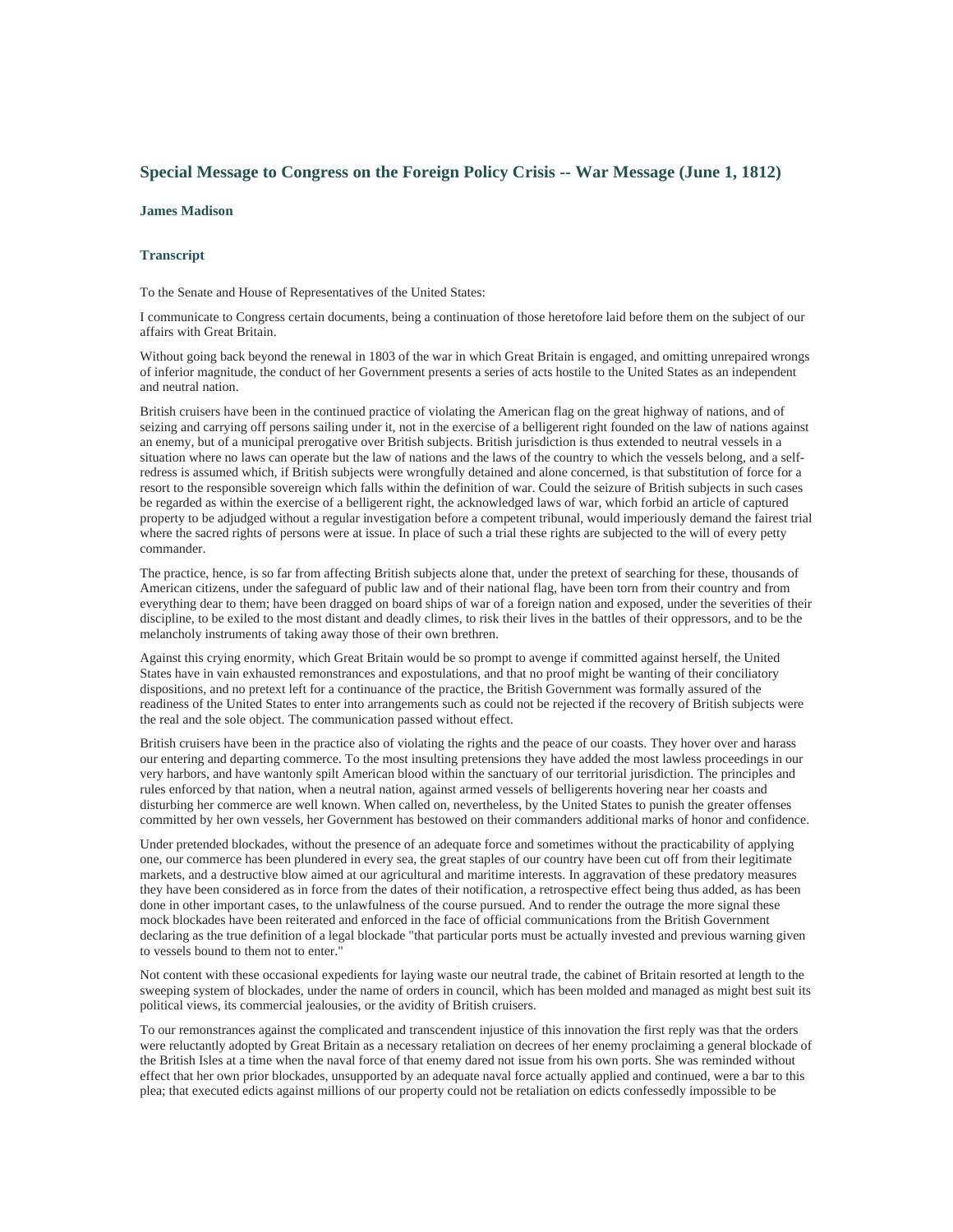executed; that retaliation, to be just, should fall on the party setting the guilty example, not on an innocent party which was not even chargeable with an acquiescence in it.

When deprived of this flimsy veil for a prohibition of our trade with her enemy by the repeal of his prohibition of our trade with Great Britain, her cabinet, instead of a corresponding repeal or a practical discontinuance of its orders, formally avowed a determination to persist in them against the United States until the markets of her enemy should be laid open to British products, thus asserting an obligation on a neutral power to require one belligerent to encourage by its internal regulations the trade of another belligerent, contradicting her own practice toward all nations, in peace as well as in war, and betraying the insincerity of those professions which inculcated a belief that, having resorted to her orders with regret, she was anxious to find an occasion for putting an end to them.

Abandoning still more all respect for the neutral rights of the United States and for its own consistency, the British Government now demands as prerequisites to a repeal of its orders as they relate to the United States that a formality should be observed in the repeal of the French decrees nowise necessary to their termination nor exemplified by British usage, and that the French repeal, besides including that portion of the decrees which operates within a territorial jurisdiction, as well as that which operates on the high seas, against the commerce of the United States should not be a single and special repeal in relation to the United States, but should be extended to whatever other neutral nations unconnected with them may be affected by those decrees. And as an additional insult, they are called on for a formal disavowal of conditions and pretensions advanced by the French Government for which the United States are so far from having made themselves responsible that, in official explanations which have been published to the world, and in a correspondence of the American minister at London with the British minister for foreign affairs such a responsibility was explicitly and emphatically disclaimed.

It has become, indeed, sufficiently certain that the commerce of the United States is to be sacrificed, not as interfering with the belligerent rights of Great Britain; not as supplying the wants of her enemies, which she herself supplies; but as interfering with the monopoly which she covets for her own commerce and navigation. She carries on a war against the lawful commerce of a friend that she may the better carry on a commerce with an enemy ? a commerce polluted by the forgeries and perjuries which are for the most part the only passports by which it can succeed.

Anxious to make every experiment short of the last resort of injured nations, the United States have withheld from Great Britain, under successive modifications, the benefits of a free intercourse with their market, the loss of which could not but outweigh the profits accruing from her restrictions of our commerce with other nations. And to entitle these experiments to the more favorable consideration they were so framed as to enable her to place her adversary under the exclusive operation of them. To these appeals her Government has been equally inflexible, as if willing to make sacrifices of every sort rather than yield to the claims of justice or renounce the errors of a false pride. Nay, so far were the attempts carried to overcome the attachment of the British cabinet to its unjust edicts that it received every encouragement within the competency of the executive branch of our Government to expect that a repeal of them would be followed by a war between the United States and France, unless the French edicts should also be repealed. Even this communication, although silencing forever the plea of a disposition in the United States to acquiesce in those edicts originally the sole plea for them, received no attention.

If no other proof existed of a predetermination of the British Government against a repeal of its orders, it might be found in the correspondence of the minister plenipotentiary of the United States at London and the British secretary for foreign affairs in 1810, on the question whether the blockade of May, 1806, was considered as in force or as not in force. It had been ascertained that the French Government, which urged this blockade as the ground of its Berlin decree, was willing in the event of its removal, to repeal that decree, which, being followed by alternate repeals of the other offensive edicts, might abolish the whole system on both sides. This inviting opportunity for accomplishing an object so important to the United States, and professed so often to be the desire of both the belligerents, was made known to the British Government. As that Government admits that an actual application of an adequate force is necessary to the existence of a legal blockade, and it was notorious that if such a force had ever been applied its long discontinuance had annulled the blockade in question, there could be no sufficient objection on the part of Great Britain to a formal revocation of it, and no imaginable objection to a declaration of the fact that the blockade did not exist. The declaration would have been consistent with her avowed principles of blockade, and would have enabled the United States to demand from France the pledged repeal of her decrees, either with success, in which case the way would have been opened for a general repeal of the belligerent edicts, or without success, in which case the United States would have been justified in turning their measures exclusively against France. The British Government would, however, neither rescind the blockade nor declare its nonexistence, nor permit its non-existence to be inferred and affirmed by the American plenipotentiary. On the contrary, by representing the blockade to be comprehended in the orders in council, the United States were compelled so to regard it in their subsequent proceedings.

There was a period when a favorable change in the policy of the British cabinet was justly considered as established. The minister plenipotentiary of His Britannic Majesty here proposed an adjustment of the differences more immediately endangering the harmony of the two countries. The proposition was accepted with the promptitude and cordiality corresponding with the invariable professions of this Government. A foundation appeared to be laid for a sincere and lasting reconciliation. The prospect, however, quickly vanished. The whole proceeding was disavowed by the British Government without any explanations which could at that time repress the belief that the disavowal proceeded from a spirit of hostility to the commercial rights and prosperity of the United States; and it has since come into proof that at the very moment when the public minister was holding the language of friendship and inspiring confidence in the sincerity of the negotiation with which he was charged a secret agent of his Government was employed in intrigues having for their object a subversion of our Government and a dismemberment of our happy union.